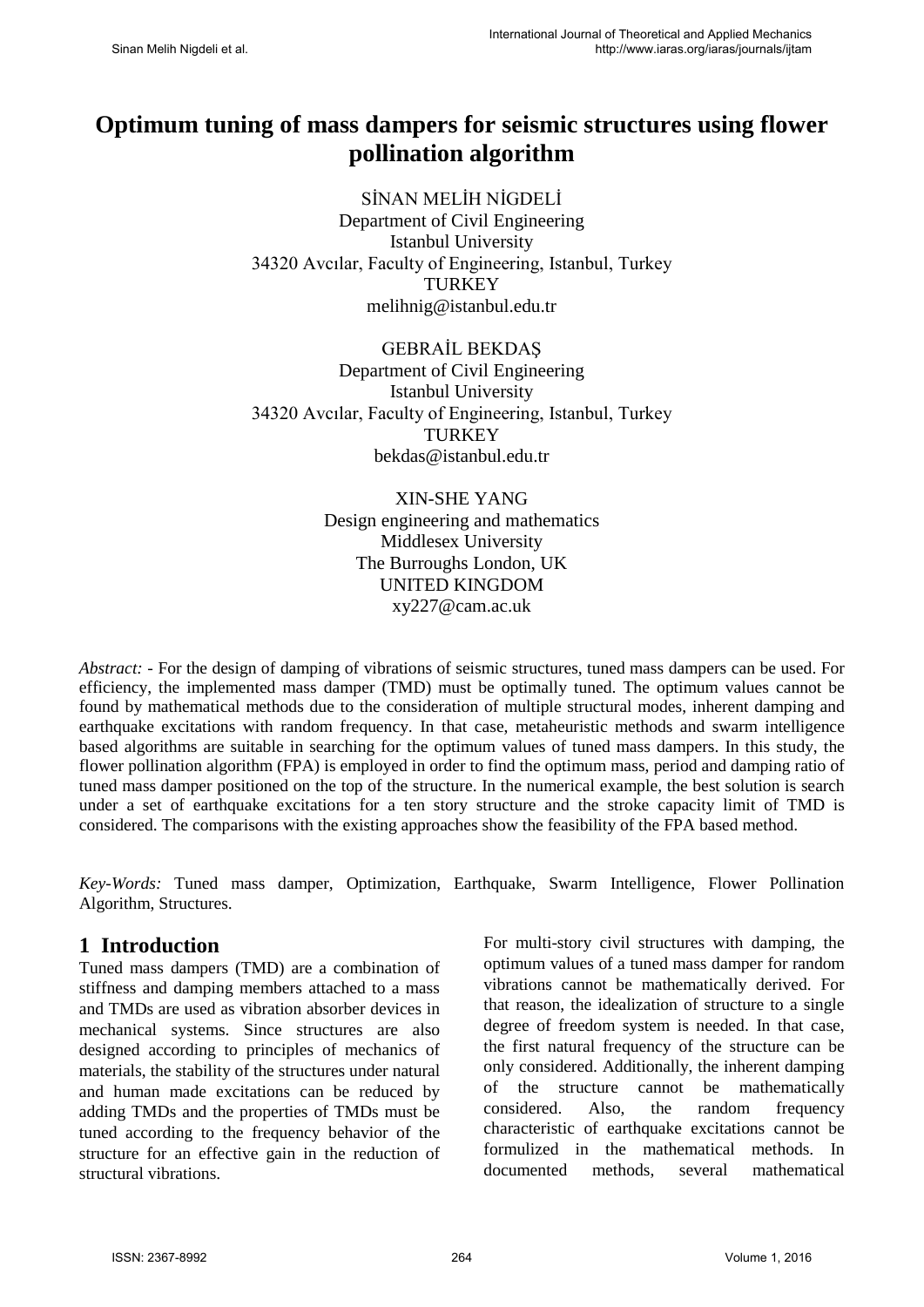expressions are proposed but only approximate optimum results are obtained by using these methods. The first optimum design solutions of TMDs were given by Den Hartog and the formulations of Den Hartog are only for undamped single degree of freedom (SDOF) systems [1]. Then, Warburton proposed simple expressions for frequency and damping ratio of TMDs for harmonic and random excitations [2]. Since the optimum formulations of TMD cannot be derived if the inherent damping is included for the main system, Sadek et al. used numerical trials results and curve fitting technique in obtaining several expressions. An approximate modification for multiple degree of freedom (MDOF) structures were also proposed by Sadek et al. [3]. Then, numerical optimization techniques are considered in several studies [4-7].

Metaheuristic methods and swarm intelligence based methods are suitable for TMD optimization for structure under random vibrations. Several metaheuristic methods such as genetic algorithms [8-12], particle swarm optimization [13-14], bionic optimization [15], harmony search (HS) algorithm [16-19], ant colony optimization [20], artificial bee optimization [21], shuffled complex evolution [22] and teaching learning based optimization (TLBO) [23].

In this paper, the flower pollination algorithm (FPA) developed by Yang [24] is employed in the development of the optimization approach for TMD tuning. In methodology, the stroke capacity limit is also considered for a TMD positioned on the top of the structure. The proposed method is applied for a 10-story structure and the optimum results were compared with the other method employing HS [19]. For a global solution, 44 different earthquake records were used and these earthquakes are grouped as a far-fault ground motion set in FEMA P-695 [25].

## **2 Methodology**

In Fig. 1, a shear building model containing a TMD is shown. *N* is the number of stories and modes of uncontrolled structure. In TMD controlled structure, the number of the modes is  $N+1$ . The equations of motion of the shear building can be written as

$$
M\ddot{x}(t) + C\dot{x}(t) + Kx(t) = -M\{1\}\ddot{x}_g(t)
$$
 (1)

if the structure is underground acceleration excitation. The *M*, *C* and *K* matrices are diagonal

lumped mass, damping and stiffness matrices, respectively. These matrices are shown as Eqs. (2)- (4). In these equations,  $x(t)$ ,  $\ddot{x}_g(t)$  and  $\{1\}$  are the vector containing structural displacements of all stories and TMD (shown as Eq. (5)), ground acceleration in horizontal direction and a vector of ones with a dimension of (N+1,1), respectively.



Figure 1 Model of N-story shear building including a TMD on the top.



In the matrices and vectors,  $m_i$ ,  $c_i$ ,  $k_i$  and  $x_i$  are mass, damping coefficient, stiffness coefficient and displacement of  $i_{\text{th}}$  story of structure. The properties of the TMD are mass  $(m_d)$ , damping coefficient  $(c_d)$ and stiffness coefficient  $(k_d)$ , respectively. The displacement of the TMD is shown as  $x_d$ . The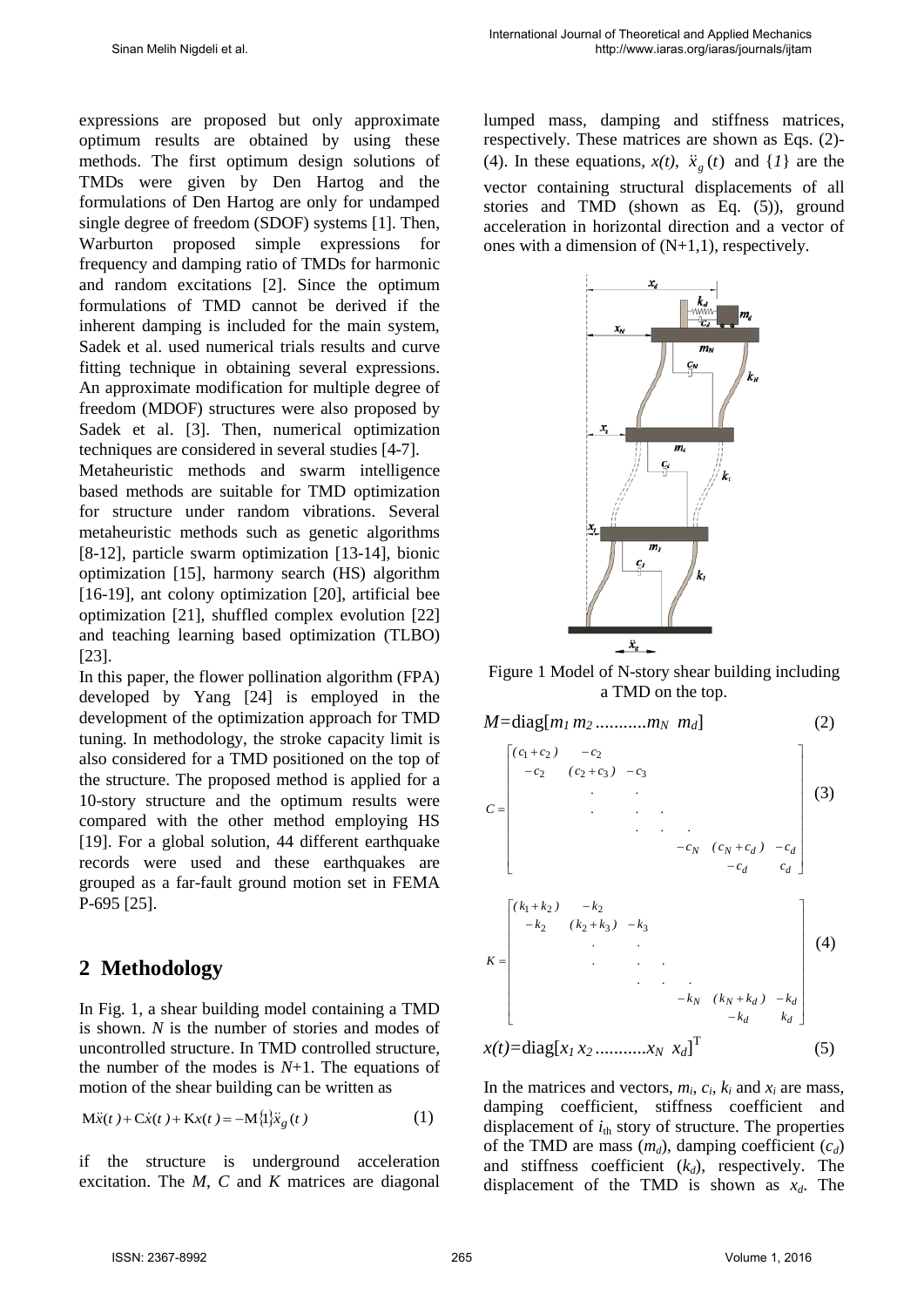properties can be also written as the period  $(T_d)$  and damping ratio (*ξd*) of TMD as shown in Eqs. (6) and (7).

$$
T_d = 2\pi \sqrt{\frac{m_d}{k_d}}\tag{6}
$$

$$
\xi_d = 2c_d m_d \sqrt{\frac{k_d}{m_d}}\tag{7}
$$

Flowers use pollination for reproduction and such pollination can be in two ways. Pollens can be transferred by pollinators such as insects, birds, bats or other animals (cross-pollination) or some flower types have ability for self-pollination. By using the flowing rules of the nature of the pollination, FPA is developed [24].

1.The pollinators obey the rules of a Lévy distribution by jumping or flying distance steps. Cross-pollination is the global pollination process.

2.Self-pollination is local pollination process which occurs from pollen of the same flower of other flowers of the same plant.

3.Flower constancy is used as a reproduction strategy which considers the similarity of two flowers involved in pollination.

4.A probability called the switch probability is controlled for selecting local pollination and global pollination.

In the methodology, structural properties, external excitations and ranges of design variables are defined as constants. Then, the structure without TMD is analyzed in order to compare the effectiveness of the TMD. After that, the initial solutions are generated for TMD parameters such as mass, period and damping ratio. For all set of variables, the dynamic analyses are done for the structure. Then, the essential optimization process starts.

In the global pollination, the first and third rules of nature are employed and the solution (or a design variable) of the next step  $(x_i^{t+1})$  is found by using the values of the previous step (step t) defined as  $x_i^t$  (Eq. (8)).

$$
x_i^{t+1} = x_i^t + L(x_i^t - g_*)
$$
 (8)

Here, Eq. (8), the subscript; i represents the *i*-th pollen (or flower),  $g$ <sup>\*</sup> is the current best solution and L is the strength of the pollination which is found by drawing a random number from a Lévy distribution. Local pollination is formulized according to second and third rule by using random walks as seen in Eq. (9).

$$
x_i^{t+1} = x_i^t + \epsilon (x_j^t - x_k^t) \tag{9}
$$

where  $x_j^t$  and  $x_k^t$  are solution of different plants while  $\epsilon$  is randomized between 0 and 1. By using the fourth rule, a switch probability (p) is used to choose the type of pollination. The objective functions are given in Eqs. (10) and (11). The first one is the reduction of maximum top story displacement of the structure to a user defined value  $(x<sub>max</sub>)$ . The other objective is related with the stroke capacity of the TMD. The objective given as Eq. (11) is considered comparison of set of design variables. If this objective function is lower than *st max*, the objective function given in Eq. (10) is considered. This iterative optimization is done until the criteria given by two objectives are provided.

$$
|\mathbf{x}_N| \le x_{max} \tag{10}
$$

$$
\frac{\max[|x_{N+1} - x_N|]_{within\,}}{\max[|x_N|]_{without\, TMD}} \leq st_{max} \tag{11}
$$

### **3 Numerical Example**

A ten story structure with equal properties was optimized [10]. The mass, stiffness coefficient and damping coefficient of a story is 360 t, 6.2 MNs/m and 650 MN/m, respectively. The ranges for the design variables and optimum TMD parameters are given in Table 1 for two different stroke capacity cases. The *st\_max* limitation is taken as 1 and 2 for Case 1 and 2, respectively. The user defined value, *xmax* was taken as zero and it is iteratively increased in order to find a solution with maximum efficiency. The detailed maximum responses of Case 2 are shown in Table 2. The table contains the maximum displacement, total acceleration values and the scaled maximum TMD displacement  $(x_d)$  all excitations. The most critical excitation is the second component of Duzce record (plot shown in Fig. 2 for Case 2) since the stroke objective is applied only for the critical excitation.



Figure 2 The time history displacement plot for the critical excitation.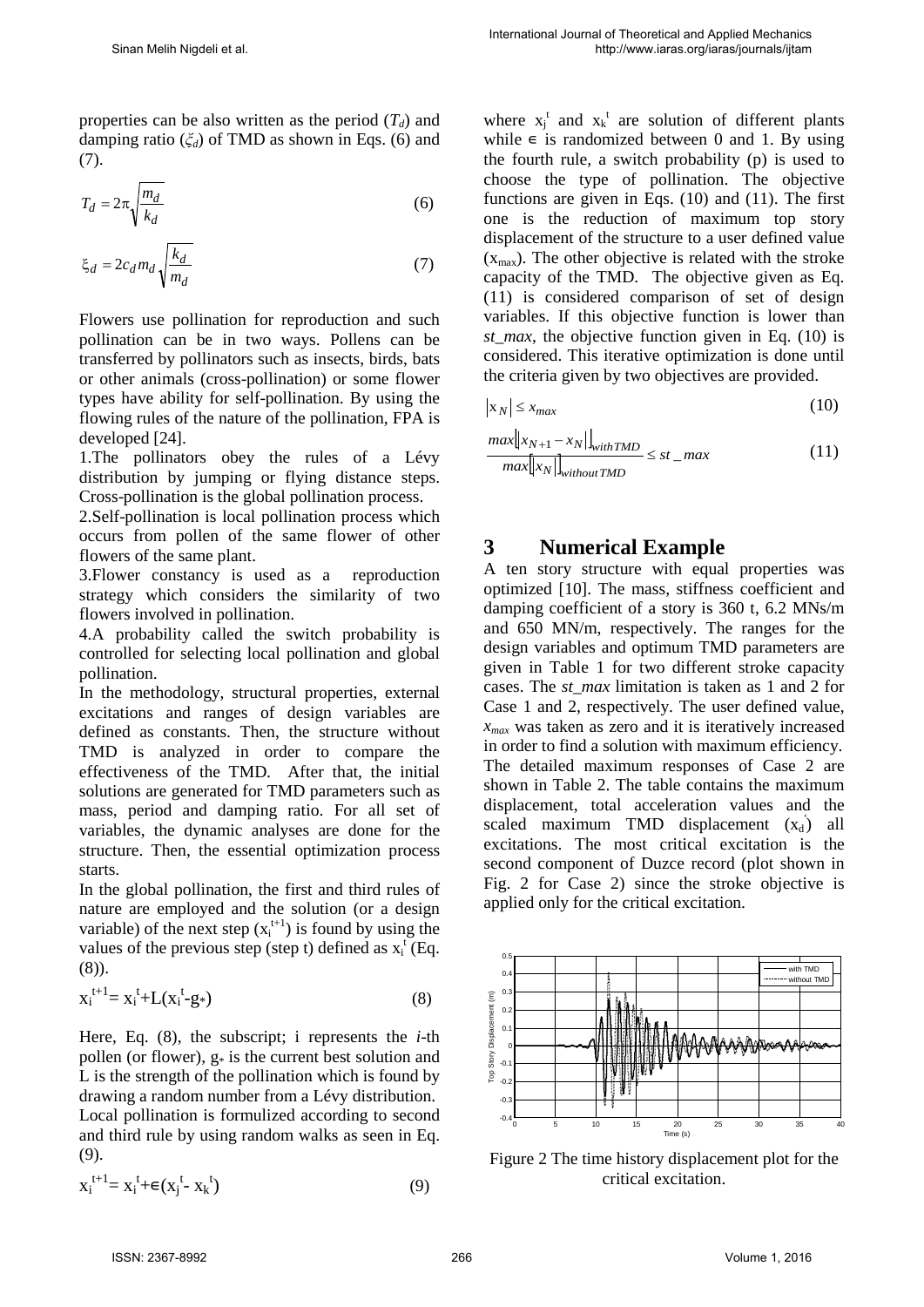#### **4 Conclusions**

The maximum displacement under the critical excitation is 0.41 m for the uncontrolled structure. This value is reduced to 0.3203 m and 0.2820 m for Case 1 and 2, respectively. The same values are found as 0.3280 m and 0.2902 m for HS approach. For such reason, FPA is found to be effective on updating the existing optimum solution by finding precise optimum values.

TABLE I. THE RANGES OF DESIGN VARIABLES AND OPTIMUM VALUES (FPA APPROACH)

| Design variable   | Range definition                                              | Optimum values | Optimum values |
|-------------------|---------------------------------------------------------------|----------------|----------------|
|                   |                                                               | (Case 1)       | (Case 2)       |
| Mass(t)           | between 1% and 5% total mass of structure                     | 180            | 180            |
| Period (s)        | between 0.5 and 1.5 times of the critical period of structure | 0.9286         | 0.9418         |
| Damping ratio (%) | between $0.1\%$ and $30\%$                                    | 29.89          | 5.64           |

#### TABLE II. MAXIMUM RESPONSES WITH FEMA P-695 FAR-FIELD GROUND MOTION RECORDS..

|                                   | Component             | max. $(x)$ (m)        |                    | max. $(\bar{x} + \bar{x}_g)$ (m/s <sup>2</sup> ) |          | $x_d$ |
|-----------------------------------|-----------------------|-----------------------|--------------------|--------------------------------------------------|----------|-------|
| Earthquake Number                 |                       | without<br><b>TMD</b> | with<br><b>TMD</b> | without<br><b>TMD</b>                            | with TMD |       |
| Northridge                        | NORTHR/MUL009         | 0.37                  | 0.21               | 15.80                                            | 8.25     | 1.94  |
| Northridge                        | NORTHR/MUL279         | 0.31                  | 0.28               | 12.99                                            | 10.31    | 2.52  |
|                                   | NORTHR/LOS000         | 0.13                  | 0.09               | 6.33                                             | 5.25     | 1.33  |
|                                   | NORTHR/LOS270         | 0.22                  | 0.15               | 9.21                                             | 6.73     | 1.73  |
| Duzce, Turkey                     | DUZCE/BOL000          | 0.26                  | 0.17               | 12.79                                            | 7.99     | 1.74  |
| <b>Hector Mine</b>                | DUZCE/BOL090          | 0.41                  | 0.28               | 19.29                                            | 13.08    | 2.00  |
|                                   | HECTOR/HEC000         | 0.11                  | 0.16               | 5.04                                             | 5.73     | 2.83  |
| <b>Imperial Valley</b>            | HECTOR/HEC090         | 0.13                  | 0.16               | 5.46                                             | 6.41     | 2.52  |
|                                   | IMPVALL/H-DLT262      | 0.11                  | 0.07               | 5.33                                             | 3.55     | 1.64  |
|                                   | IMPVALL/H-DLT352      | 0.19                  | 0.11               | 7.90                                             | 4.75     | 1.50  |
| <b>Imperial Valley</b>            | IMPVALL/H-E11140      | $0.08\,$              | 0.06               | 4.58                                             | 4.11     | 1.93  |
|                                   | IMPVALL/H-E11230      | $0.07\,$              | 0.10               | 4.41                                             | 5.63     | 2.85  |
| Kobe, Japan                       | KOBE/NIS000           | 0.11                  | 0.12               | 5.91                                             | 5.25     | 2.15  |
|                                   | KOBE/NIS090           | 0.10                  | 0.10               | 5.12                                             | 5.34     | 1.65  |
| Kobe, Japan                       | KOBE/SHI000           | 0.10                  | 0.14               | 5.00                                             | 5.99     | 3.13  |
|                                   | KOBE/SHI090           | $0.08\,$              | 0.10               | 3.27                                             | 3.72     | 2.83  |
| Kocaeli, Turkey                   | KOCAELI/DZC180        | 0.15                  | 0.12               | 8.44                                             | 6.74     | 1.70  |
|                                   | KOCAELI/DZC270        | 0.22                  | 0.20               | 9.81                                             | 9.21     | 2.07  |
| Kocaeli, Turkey                   | KOCAELI/ARC000        | 0.04                  | 0.04               | 2.07                                             | 2.29     | 2.74  |
|                                   | KOCAELI/ARC090        | 0.04                  | 0.03               | 1.99                                             | 1.49     | 2.30  |
| Landers                           | LANDERS/YER270        | 0.18                  | 0.13               | 7.42                                             | 4.88     | 1.60  |
|                                   | LANDERS/YER360        | 0.11                  | 0.08               | 5.00                                             | 3.08     | 1.50  |
| Landers                           | LANDERS/CLW-LN        | 0.08                  | 0.08               | 6.03                                             | 3.63     | 2.68  |
| Loma Prieta                       | <b>LANDERS/CLW-TR</b> | 0.14                  | 0.15               | 6.14                                             | 6.24     | 2.16  |
|                                   | LOMAP/CAP000          | 0.15                  | 0.17               | 8.95                                             | 7.57     | 2.04  |
|                                   | LOMAP/CAP090          | 0.09                  | 0.11               | 5.01                                             | 6.17     | 3.22  |
| Loma Prieta                       | LOMAP/G03000          | 0.11                  | 0.07               | 6.68                                             | 6.48     | 1.59  |
|                                   | LOMAP/G03090          | 0.12                  | 0.14               | 6.08                                             | 6.08     | 2.21  |
| Manjil, Iran                      | MANJIL/ABBAR--L       | 0.12                  | $0.08\,$           | 6.06                                             | 5.41     | 1.90  |
|                                   | MANJIL/ABBAR--T       | 0.18                  | 0.15               | 9.95                                             | 7.37     | 1.49  |
| <b>Superstition Hills</b>         | SUPERST/B-ICC000      | $0.08\,$              | 0.15               | 5.53                                             | 6.65     | 3.43  |
|                                   | SUPERST/B-ICC090      | $0.08\,$              | $0.10\,$           | 3.35                                             | 3.14     | 1.88  |
| <b>Superstition Hills</b>         | SUPERST/B-POE270      | 0.12                  | 0.13               | 5.11                                             | 5.62     | 2.39  |
|                                   | SUPERST/B-POE360      | 0.14                  | 0.13               | 6.21                                             | 6.54     | 1.72  |
| Cape Mendocino<br>Chi-Chi, Taiwan | CAPEMEND/RIO270       | 0.18                  | 0.15               | 8.52                                             | 7.76     | 2.06  |
|                                   | CAPEMEND/RIO360       | 0.14                  | 0.12               | 7.70                                             | 6.30     | 1.99  |
|                                   | CHICHI/CHY101-E       | $0.16\,$              | 0.11               | 7.67                                             | 5.04     | 2.08  |
|                                   | CHICHI/CHY101-N       | 0.35                  | 0.21               | 13.83                                            | 9.03     | 1.48  |
| Chi-Chi, Taiwan                   | CHICHI/TCU045-E       | 0.11                  | 0.08               | 6.65                                             | 5.87     | 1.39  |
|                                   | CHICHI/TCU045-N       | 0.15                  | 0.12               | 7.17                                             | 6.58     | 2.29  |
| San Fernando                      | SFERN/PEL090          | 0.09                  | 0.08               | 4.51                                             | 3.29     | 2.16  |
|                                   | SFERN/PEL180          | 0.06                  | 0.03               | 2.81                                             | 1.54     | 1.33  |
| Friuli, Italy                     | FRIULI/A-TMZ000       | 0.08                  | 0.06               | 5.38                                             | 4.37     | 1.97  |
|                                   | FRIULI/A-TMZ270       | 0.10                  | 0.09               | 5.27                                             | 4.93     | 1.75  |

 $\overline{a}$